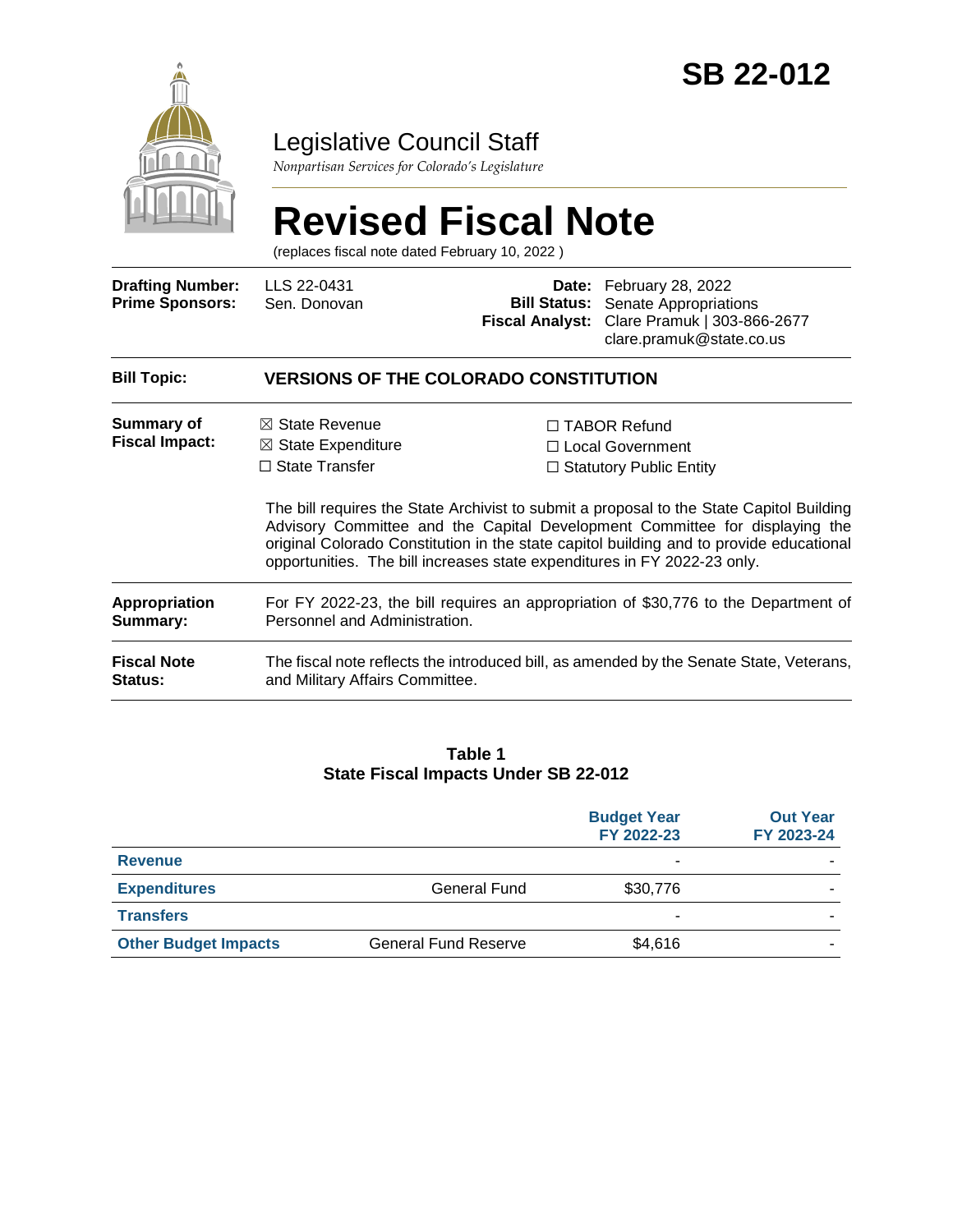Page 2

### **Summary of Legislation**

The bill requires the State Archivist in the Department of Personnel and Administration (DPA) to submit a proposal to the State Capitol Building Advisory Committee and the Capital Development Committee for:

- the creation of a permanent display of the original Colorado Constitution in the state capitol building;
- an online educational exhibition of the Colorado Constitution including all amendments; and
- opportunities to provide updated physical copies of the Constitution within state offices.

The State Archivist is required to contract with an exhibit design company to determine best practices for the display and online exhibition, and to submit the proposal by February 28, 2023. The State Archivist is authorized to solicit, accept, and expend bequests, gifts, grants, and donations to accomplish these requirements. The bill prohibits appropriations from the General Fund or any cash fund.

#### **Background**

The Colorado Constitution is a 40-page manuscript written on machine-made ledger paper and bound with a 12-page document that includes the minutes of the State Constitutional Convention. The Colorado State Archives in the DPA is the legal custodian of the document. The constitution is currently on loan through December 2022, and available for public viewing, at the History Colorado Center in Denver. The room in which the constitution is currently on display has temperature and climate controls, protective lighting, additional security, and requires museum archivists to periodically turn the pages to ensure the continued preservation of the document.

The Secretary of State and the Colorado General Assembly, currently maintain searchable electronic copies of the Colorado Constitution that are available to the public free-of-charge. The links are: [https://www.coloradosos.gov/pubs/info\\_center/laws/COConstitution/ColoradoConstitution.pdf](https://www.coloradosos.gov/pubs/info_center/laws/COConstitution/ColoradoConstitution.pdf) and [https://leg.colorado.gov/colorado-constitution.](https://leg.colorado.gov/colorado-constitution)

#### **State Revenue**

The bill may increase state revenue from bequests, gifts, grants, and donations however, no sources have been identified at this time. Bequests, gifts, grants, and donations are exempt from TABOR revenue limits.

#### **State Expenditures**

The bill increases state expenditures in the Department of Personnel and Administration by \$30,776 in FY 2022-23 from the General Fund as explained below.